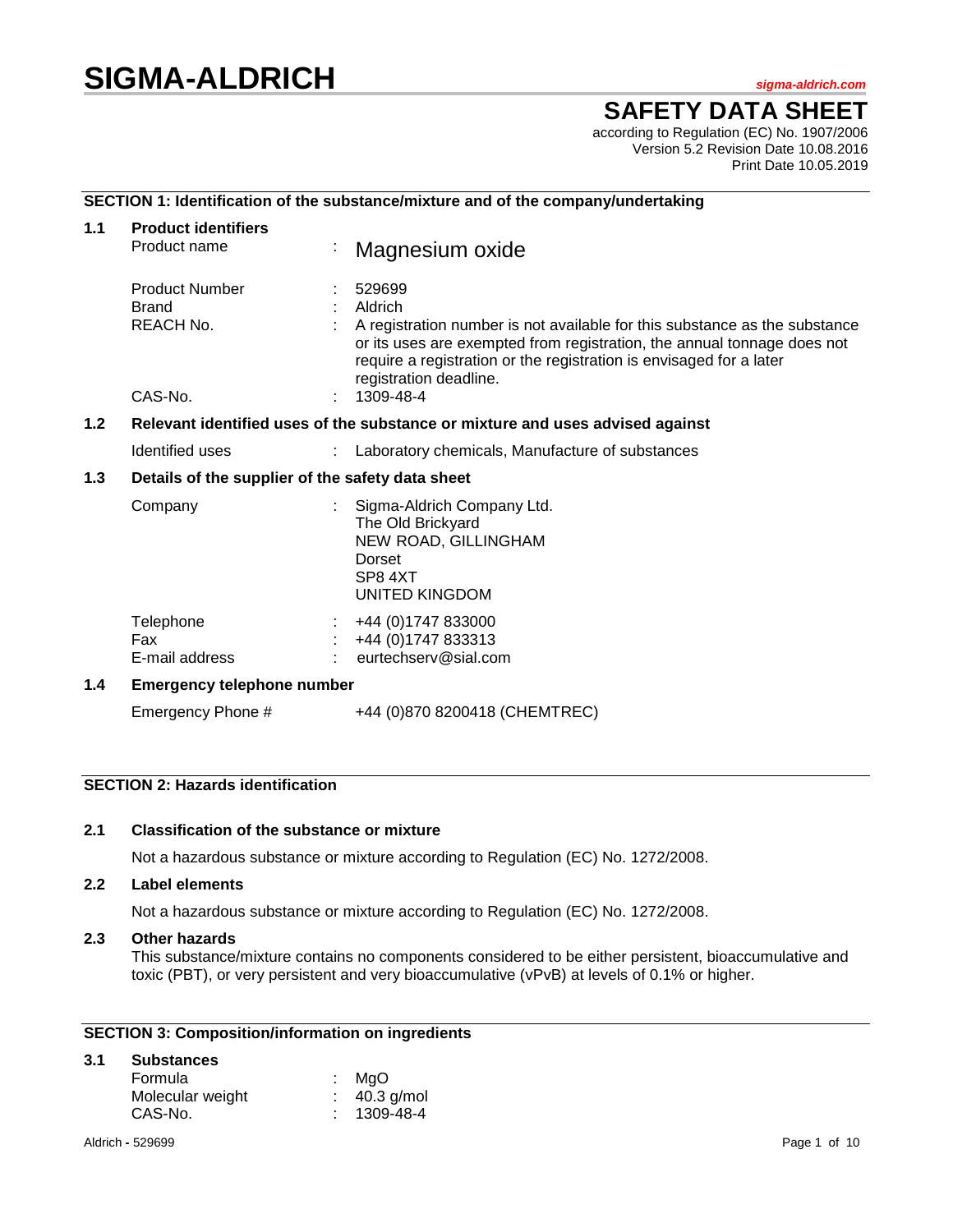No components need to be disclosed according to the applicable regulations.

# **SECTION 4: First aid measures**

#### **4.1 Description of first aid measures**

#### **If inhaled**

If breathed in, move person into fresh air. If not breathing, give artificial respiration.

#### **In case of skin contact**

Wash off with soap and plenty of water.

#### **In case of eye contact**

Flush eyes with water as a precaution.

#### **If swallowed**

Never give anything by mouth to an unconscious person. Rinse mouth with water.

#### **4.2 Most important symptoms and effects, both acute and delayed**

The most important known symptoms and effects are described in the labelling (see section 2.2) and/or in section 11

**4.3 Indication of any immediate medical attention and special treatment needed** No data available

## **SECTION 5: Firefighting measures**

**5.1 Extinguishing media**

# **Suitable extinguishing media**

Use water spray, alcohol-resistant foam, dry chemical or carbon dioxide.

- **5.2 Special hazards arising from the substance or mixture** No data available
- **5.3 Advice for firefighters** Wear self-contained breathing apparatus for firefighting if necessary.
- **5.4 Further information** No data available

# **SECTION 6: Accidental release measures**

- **6.1 Personal precautions, protective equipment and emergency procedures** Avoid dust formation. Avoid breathing vapours, mist or gas. For personal protection see section 8.
- **6.2 Environmental precautions** Do not let product enter drains.
- **6.3 Methods and materials for containment and cleaning up** Sweep up and shovel. Keep in suitable, closed containers for disposal.
- **6.4 Reference to other sections** For disposal see section 13.

# **SECTION 7: Handling and storage**

#### **7.1 Precautions for safe handling**

Provide appropriate exhaust ventilation at places where dust is formed.Normal measures for preventive fire protection.

For precautions see section 2.2.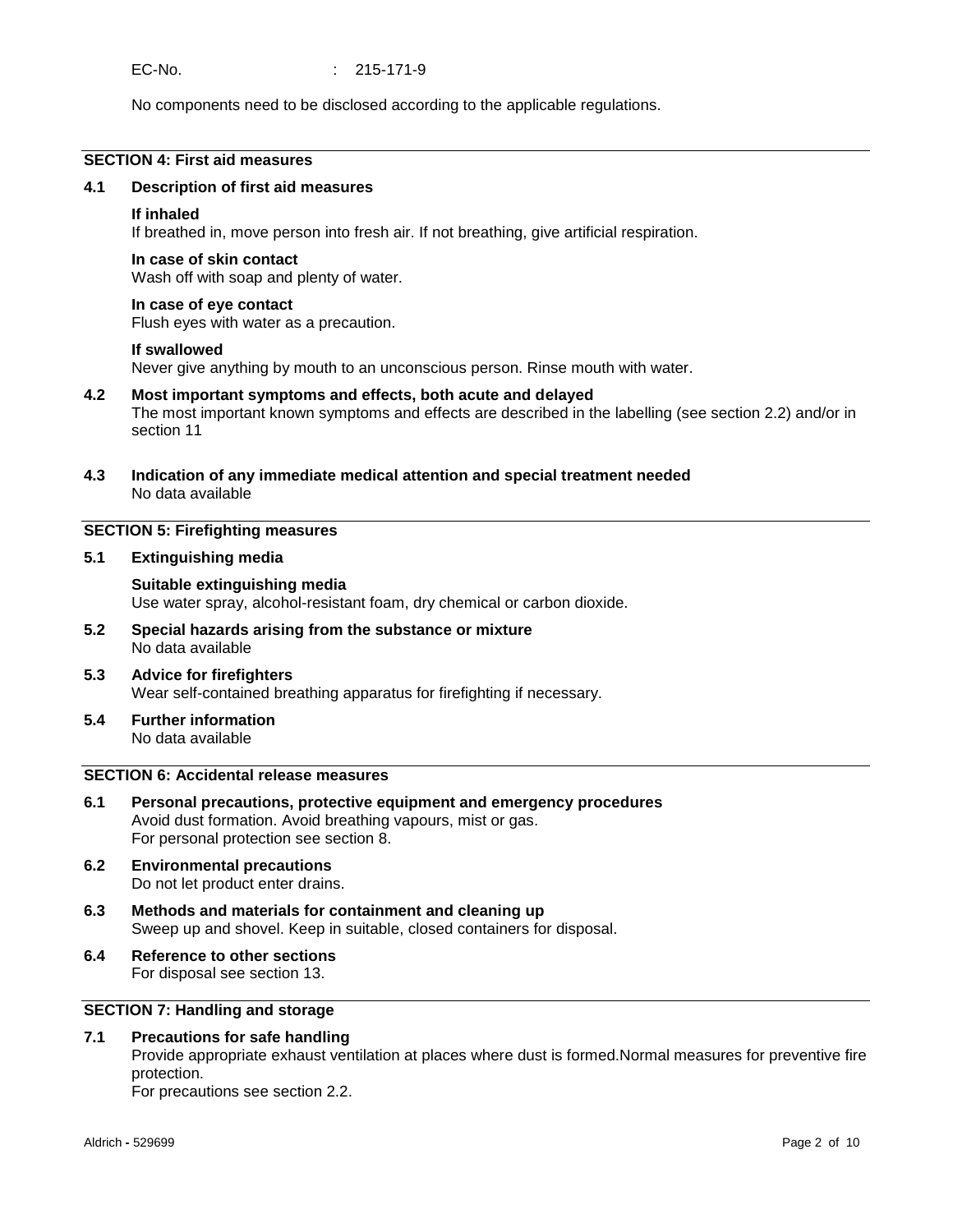# **7.2 Conditions for safe storage, including any incompatibilities**

Store in cool place. Keep container tightly closed in a dry and well-ventilated place.

Air and moisture sensitive.

# **7.3 Specific end use(s)**

Apart from the uses mentioned in section 1.2 no other specific uses are stipulated

# **SECTION 8: Exposure controls/personal protection**

# **8.1 Control parameters**

# **Components with workplace control parameters**

| Component       | CAS-No.   | ValueForm                                                                                                                                                                                                  | Control                                                              | <b>Basis</b>                                                                                                                           |  |
|-----------------|-----------|------------------------------------------------------------------------------------------------------------------------------------------------------------------------------------------------------------|----------------------------------------------------------------------|----------------------------------------------------------------------------------------------------------------------------------------|--|
|                 |           | of exposure                                                                                                                                                                                                | parameters                                                           |                                                                                                                                        |  |
| Magnesium oxide | 1309-48-4 | <b>TWA</b>                                                                                                                                                                                                 | $4$ mg/m $3$                                                         | UK. EH40 WEL - Workplace                                                                                                               |  |
|                 |           |                                                                                                                                                                                                            |                                                                      | <b>Exposure Limits</b>                                                                                                                 |  |
|                 | Remarks   |                                                                                                                                                                                                            | For the purposes of these limits, respirable dust and inhalable dust |                                                                                                                                        |  |
|                 |           | are those fractions of airborne dust which will be collected when                                                                                                                                          |                                                                      |                                                                                                                                        |  |
|                 |           |                                                                                                                                                                                                            |                                                                      | sampling is undertaken in accordance with the methods described in                                                                     |  |
|                 |           |                                                                                                                                                                                                            |                                                                      | MDHS14/3 General methods for sampling and gravimetric analysis                                                                         |  |
|                 |           |                                                                                                                                                                                                            | of respirable and inhalable dust                                     |                                                                                                                                        |  |
|                 |           |                                                                                                                                                                                                            |                                                                      | The COSHH definition of a substance hazardous to health includes                                                                       |  |
|                 |           |                                                                                                                                                                                                            |                                                                      | dust of any kind when present at a concentration in air equal to or<br>greater than 10 mg.m-3 8-hour TWA of inhalable dust or 4 mg.m-3 |  |
|                 |           |                                                                                                                                                                                                            |                                                                      | 8-hour TWA of respirable dust. This means that any dust will be                                                                        |  |
|                 |           |                                                                                                                                                                                                            |                                                                      | subject to COSHH if people are exposed above these levels. Some                                                                        |  |
|                 |           |                                                                                                                                                                                                            |                                                                      | dusts have been assigned specific WELs and exposure to these                                                                           |  |
|                 |           |                                                                                                                                                                                                            | must comply with the appropriate limit.                              |                                                                                                                                        |  |
|                 |           |                                                                                                                                                                                                            |                                                                      | Most industrial dusts contain particles of a wide range of sizes. The                                                                  |  |
|                 |           |                                                                                                                                                                                                            |                                                                      | behaviour, deposition and fate of any particular particle after entry                                                                  |  |
|                 |           |                                                                                                                                                                                                            |                                                                      | into the human respiratory system and the body response that it                                                                        |  |
|                 |           |                                                                                                                                                                                                            |                                                                      | elicits, depend on the nature and size of the particle. HSE                                                                            |  |
|                 |           | distinguishes two size fractions for limit-setting purposes termed                                                                                                                                         |                                                                      |                                                                                                                                        |  |
|                 |           | 'inhalable' and 'respirable'.<br>Inhalable dust approximates to the fraction of airborne material that                                                                                                     |                                                                      |                                                                                                                                        |  |
|                 |           |                                                                                                                                                                                                            |                                                                      |                                                                                                                                        |  |
|                 |           | enters the nose and mouth during breathing and is therefore                                                                                                                                                |                                                                      |                                                                                                                                        |  |
|                 |           | available for deposition in the respiratory tract. Respirable dust<br>approximates to the fraction that penetrates to the gas exchange                                                                     |                                                                      |                                                                                                                                        |  |
|                 |           | region of the lung. Fuller definitions and explanatory material are                                                                                                                                        |                                                                      |                                                                                                                                        |  |
|                 |           | given in MDHS14/3.                                                                                                                                                                                         |                                                                      |                                                                                                                                        |  |
|                 |           | Where dusts contain components that have their own assigned                                                                                                                                                |                                                                      |                                                                                                                                        |  |
|                 |           | WEL, all the relevant limits should be complied with.                                                                                                                                                      |                                                                      |                                                                                                                                        |  |
|                 |           | The word 'fume' is often used to include gases and vapours. This is                                                                                                                                        |                                                                      |                                                                                                                                        |  |
|                 |           | not the case for exposure limits where 'fume' should normally be                                                                                                                                           |                                                                      |                                                                                                                                        |  |
|                 |           | applied to solid particles generated by chemical reactions or                                                                                                                                              |                                                                      |                                                                                                                                        |  |
|                 |           | condensed from the gaseous state, usually after volatilisation from                                                                                                                                        |                                                                      |                                                                                                                                        |  |
|                 |           | melted substances. The generation of fume is often accompanied by                                                                                                                                          |                                                                      |                                                                                                                                        |  |
|                 |           | a chemical reaction such as oxidation or thermal breakdown.                                                                                                                                                |                                                                      |                                                                                                                                        |  |
|                 |           | Where no specific short-term exposure limit is listed, a figure three                                                                                                                                      |                                                                      |                                                                                                                                        |  |
|                 |           | times the long-term exposure should be used<br>TWA                                                                                                                                                         |                                                                      |                                                                                                                                        |  |
|                 |           | (Inhalable)                                                                                                                                                                                                | $10 \text{ mg/m}$ 3                                                  | UK. EH40 WEL - Workplace<br><b>Exposure Limits</b>                                                                                     |  |
|                 |           |                                                                                                                                                                                                            |                                                                      |                                                                                                                                        |  |
|                 |           | For the purposes of these limits, respirable dust and inhalable dust<br>are those fractions of airborne dust which will be collected when                                                                  |                                                                      |                                                                                                                                        |  |
|                 |           |                                                                                                                                                                                                            |                                                                      | sampling is undertaken in accordance with the methods described in                                                                     |  |
|                 |           |                                                                                                                                                                                                            |                                                                      | MDHS14/3 General methods for sampling and gravimetric analysis                                                                         |  |
|                 |           | of respirable and inhalable dust                                                                                                                                                                           |                                                                      |                                                                                                                                        |  |
|                 |           | The COSHH definition of a substance hazardous to health includes<br>dust of any kind when present at a concentration in air equal to or<br>greater than 10 mg.m-3 8-hour TWA of inhalable dust or 4 mg.m-3 |                                                                      |                                                                                                                                        |  |
|                 |           |                                                                                                                                                                                                            |                                                                      |                                                                                                                                        |  |
|                 |           |                                                                                                                                                                                                            |                                                                      |                                                                                                                                        |  |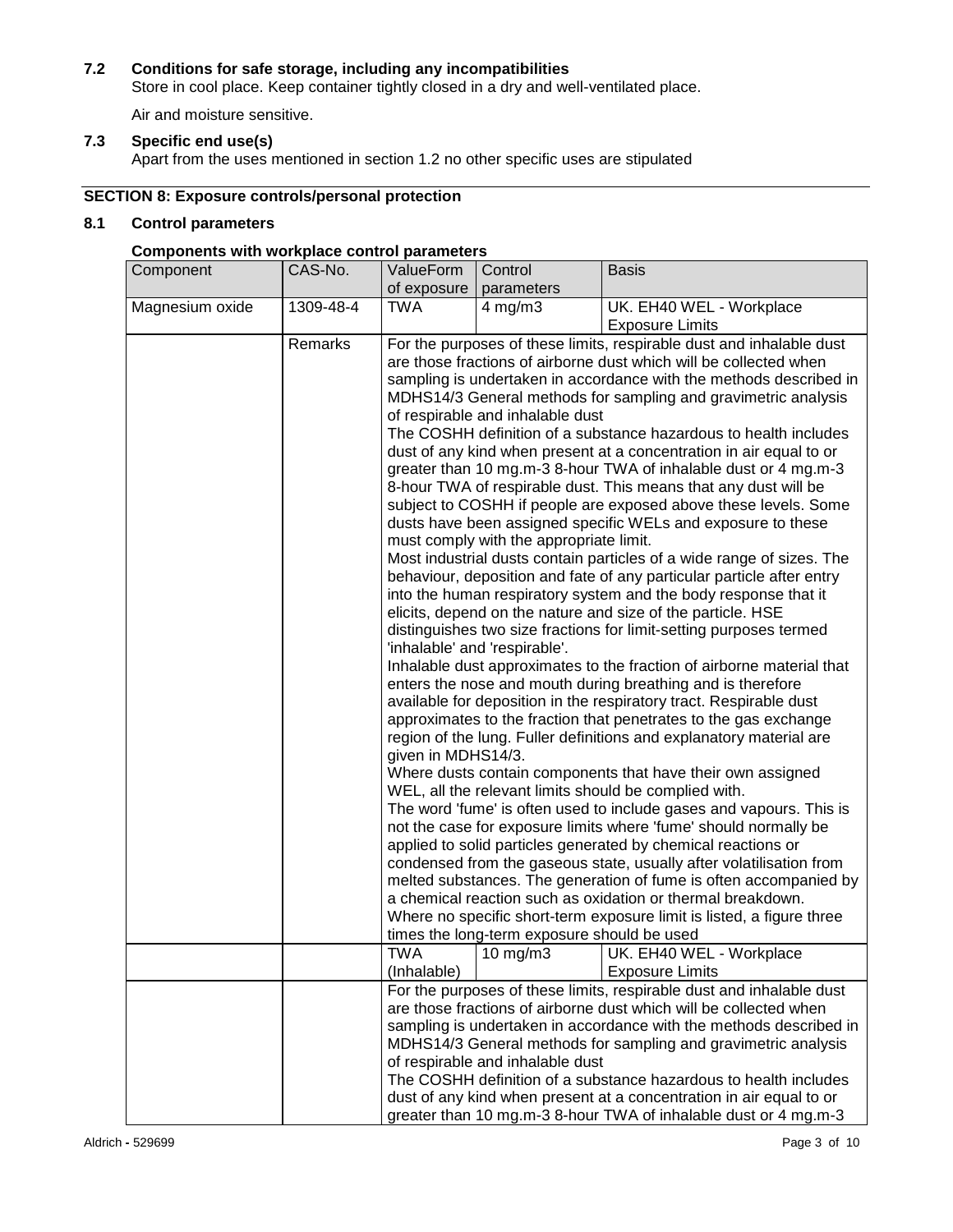|  | 8-hour TWA of respirable dust. This means that any dust will be<br>subject to COSHH if people are exposed above these levels. Some<br>dusts have been assigned specific WELs and exposure to these<br>must comply with the appropriate limit.<br>Most industrial dusts contain particles of a wide range of sizes. The<br>behaviour, deposition and fate of any particular particle after entry<br>into the human respiratory system and the body response that it<br>elicits, depend on the nature and size of the particle. HSE<br>distinguishes two size fractions for limit-setting purposes termed<br>'inhalable' and 'respirable'.<br>Inhalable dust approximates to the fraction of airborne material that<br>enters the nose and mouth during breathing and is therefore<br>available for deposition in the respiratory tract. Respirable dust<br>approximates to the fraction that penetrates to the gas exchange<br>region of the lung. Fuller definitions and explanatory material are<br>given in MDHS14/3.<br>Where dusts contain components that have their own assigned<br>WEL, all the relevant limits should be complied with.<br>Where no specific short-term exposure limit is listed, a figure three<br>times the long-term exposure should be used |                                                                                                                                                                              |                                                                                                                                                                                                                                                                                                                                                                                                                                                                                                                                                                                                                                                                                                                                                                                                                                                                                                                                                                                                                                                                                                                                                                                                                                                                                                                                                                                                                                                                                                                                                                                                                           |  |
|--|-------------------------------------------------------------------------------------------------------------------------------------------------------------------------------------------------------------------------------------------------------------------------------------------------------------------------------------------------------------------------------------------------------------------------------------------------------------------------------------------------------------------------------------------------------------------------------------------------------------------------------------------------------------------------------------------------------------------------------------------------------------------------------------------------------------------------------------------------------------------------------------------------------------------------------------------------------------------------------------------------------------------------------------------------------------------------------------------------------------------------------------------------------------------------------------------------------------------------------------------------------------------------|------------------------------------------------------------------------------------------------------------------------------------------------------------------------------|---------------------------------------------------------------------------------------------------------------------------------------------------------------------------------------------------------------------------------------------------------------------------------------------------------------------------------------------------------------------------------------------------------------------------------------------------------------------------------------------------------------------------------------------------------------------------------------------------------------------------------------------------------------------------------------------------------------------------------------------------------------------------------------------------------------------------------------------------------------------------------------------------------------------------------------------------------------------------------------------------------------------------------------------------------------------------------------------------------------------------------------------------------------------------------------------------------------------------------------------------------------------------------------------------------------------------------------------------------------------------------------------------------------------------------------------------------------------------------------------------------------------------------------------------------------------------------------------------------------------------|--|
|  | TWA<br>(Respirable                                                                                                                                                                                                                                                                                                                                                                                                                                                                                                                                                                                                                                                                                                                                                                                                                                                                                                                                                                                                                                                                                                                                                                                                                                                      | $4 \text{ mg/m}$ 3                                                                                                                                                           | UK. EH40 WEL - Workplace<br><b>Exposure Limits</b>                                                                                                                                                                                                                                                                                                                                                                                                                                                                                                                                                                                                                                                                                                                                                                                                                                                                                                                                                                                                                                                                                                                                                                                                                                                                                                                                                                                                                                                                                                                                                                        |  |
|  | given in MDHS14/3.<br><b>TWA</b>                                                                                                                                                                                                                                                                                                                                                                                                                                                                                                                                                                                                                                                                                                                                                                                                                                                                                                                                                                                                                                                                                                                                                                                                                                        | of respirable and inhalable dust<br>must comply with the appropriate limit.<br>'inhalable' and 'respirable'.<br>times the long-term exposure should be used<br>$10$ mg/m $3$ | For the purposes of these limits, respirable dust and inhalable dust<br>are those fractions of airborne dust which will be collected when<br>sampling is undertaken in accordance with the methods described in<br>MDHS14/3 General methods for sampling and gravimetric analysis<br>The COSHH definition of a substance hazardous to health includes<br>dust of any kind when present at a concentration in air equal to or<br>greater than 10 mg.m-3 8-hour TWA of inhalable dust or 4 mg.m-3<br>8-hour TWA of respirable dust. This means that any dust will be<br>subject to COSHH if people are exposed above these levels. Some<br>dusts have been assigned specific WELs and exposure to these<br>Most industrial dusts contain particles of a wide range of sizes. The<br>behaviour, deposition and fate of any particular particle after entry<br>into the human respiratory system and the body response that it<br>elicits, depend on the nature and size of the particle. HSE<br>distinguishes two size fractions for limit-setting purposes termed<br>Inhalable dust approximates to the fraction of airborne material that<br>enters the nose and mouth during breathing and is therefore<br>available for deposition in the respiratory tract. Respirable dust<br>approximates to the fraction that penetrates to the gas exchange<br>region of the lung. Fuller definitions and explanatory material are<br>Where dusts contain components that have their own assigned<br>WEL, all the relevant limits should be complied with.<br>Where no specific short-term exposure limit is listed, a figure three |  |
|  | (inhalable<br>dust)                                                                                                                                                                                                                                                                                                                                                                                                                                                                                                                                                                                                                                                                                                                                                                                                                                                                                                                                                                                                                                                                                                                                                                                                                                                     |                                                                                                                                                                              | UK. EH40 WEL - Workplace<br><b>Exposure Limits</b>                                                                                                                                                                                                                                                                                                                                                                                                                                                                                                                                                                                                                                                                                                                                                                                                                                                                                                                                                                                                                                                                                                                                                                                                                                                                                                                                                                                                                                                                                                                                                                        |  |
|  | For the purposes of these limits, respirable dust and inhalable dust<br>are those fractions of airborne dust which will be collected when<br>sampling is undertaken in accordance with the methods described in<br>MDHS14/3 General methods for sampling and gravimetric analysis<br>of respirable and inhalable dust                                                                                                                                                                                                                                                                                                                                                                                                                                                                                                                                                                                                                                                                                                                                                                                                                                                                                                                                                   |                                                                                                                                                                              |                                                                                                                                                                                                                                                                                                                                                                                                                                                                                                                                                                                                                                                                                                                                                                                                                                                                                                                                                                                                                                                                                                                                                                                                                                                                                                                                                                                                                                                                                                                                                                                                                           |  |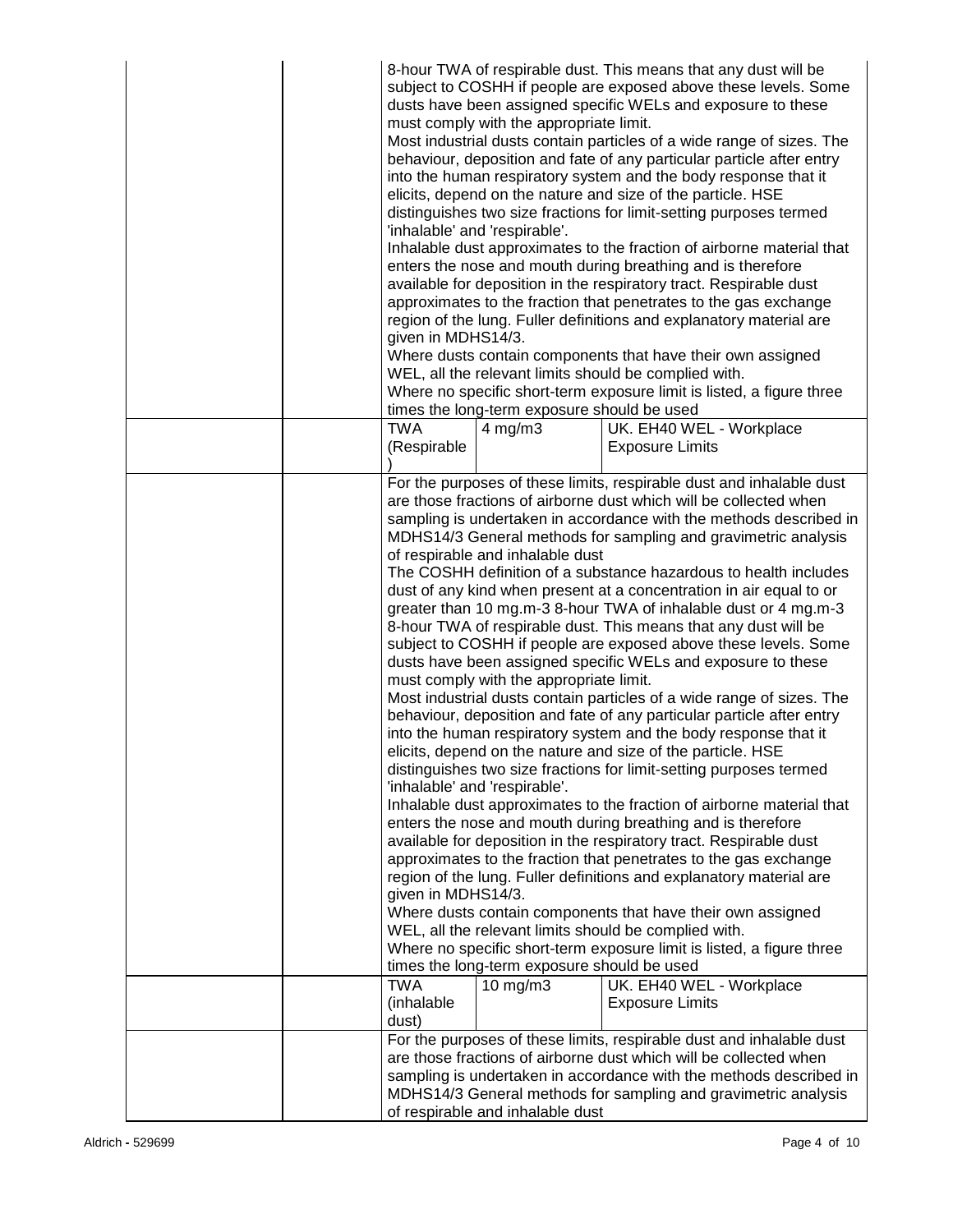|  | The COSHH definition of a substance hazardous to health includes<br>dust of any kind when present at a concentration in air equal to or<br>greater than 10 mg.m-3 8-hour TWA of inhalable dust or 4 mg.m-3<br>8-hour TWA of respirable dust. This means that any dust will be<br>subject to COSHH if people are exposed above these levels. Some<br>dusts have been assigned specific WELs and exposure to these<br>must comply with the appropriate limit.<br>Most industrial dusts contain particles of a wide range of sizes. The<br>behaviour, deposition and fate of any particular particle after entry<br>into the human respiratory system and the body response that it<br>elicits, depend on the nature and size of the particle. HSE<br>distinguishes two size fractions for limit-setting purposes termed<br>'inhalable' and 'respirable'.<br>Inhalable dust approximates to the fraction of airborne material that |                                             |                                                                                                                                          |  |
|--|---------------------------------------------------------------------------------------------------------------------------------------------------------------------------------------------------------------------------------------------------------------------------------------------------------------------------------------------------------------------------------------------------------------------------------------------------------------------------------------------------------------------------------------------------------------------------------------------------------------------------------------------------------------------------------------------------------------------------------------------------------------------------------------------------------------------------------------------------------------------------------------------------------------------------------|---------------------------------------------|------------------------------------------------------------------------------------------------------------------------------------------|--|
|  |                                                                                                                                                                                                                                                                                                                                                                                                                                                                                                                                                                                                                                                                                                                                                                                                                                                                                                                                 |                                             | enters the nose and mouth during breathing and is therefore<br>available for deposition in the respiratory tract. Respirable dust        |  |
|  |                                                                                                                                                                                                                                                                                                                                                                                                                                                                                                                                                                                                                                                                                                                                                                                                                                                                                                                                 |                                             | approximates to the fraction that penetrates to the gas exchange                                                                         |  |
|  |                                                                                                                                                                                                                                                                                                                                                                                                                                                                                                                                                                                                                                                                                                                                                                                                                                                                                                                                 |                                             | region of the lung. Fuller definitions and explanatory material are                                                                      |  |
|  | given in MDHS14/3.                                                                                                                                                                                                                                                                                                                                                                                                                                                                                                                                                                                                                                                                                                                                                                                                                                                                                                              |                                             |                                                                                                                                          |  |
|  |                                                                                                                                                                                                                                                                                                                                                                                                                                                                                                                                                                                                                                                                                                                                                                                                                                                                                                                                 |                                             | Where dusts contain components that have their own assigned                                                                              |  |
|  |                                                                                                                                                                                                                                                                                                                                                                                                                                                                                                                                                                                                                                                                                                                                                                                                                                                                                                                                 |                                             | WEL, all the relevant limits should be complied with.                                                                                    |  |
|  |                                                                                                                                                                                                                                                                                                                                                                                                                                                                                                                                                                                                                                                                                                                                                                                                                                                                                                                                 | times the long-term exposure should be used | Where no specific short-term exposure limit is listed, a figure three                                                                    |  |
|  | <b>TWA</b>                                                                                                                                                                                                                                                                                                                                                                                                                                                                                                                                                                                                                                                                                                                                                                                                                                                                                                                      | $4$ mg/m $3$                                | UK. EH40 WEL - Workplace                                                                                                                 |  |
|  | (Respirable                                                                                                                                                                                                                                                                                                                                                                                                                                                                                                                                                                                                                                                                                                                                                                                                                                                                                                                     |                                             | <b>Exposure Limits</b>                                                                                                                   |  |
|  | dust)                                                                                                                                                                                                                                                                                                                                                                                                                                                                                                                                                                                                                                                                                                                                                                                                                                                                                                                           |                                             |                                                                                                                                          |  |
|  |                                                                                                                                                                                                                                                                                                                                                                                                                                                                                                                                                                                                                                                                                                                                                                                                                                                                                                                                 |                                             | For the purposes of these limits, respirable dust and inhalable dust                                                                     |  |
|  |                                                                                                                                                                                                                                                                                                                                                                                                                                                                                                                                                                                                                                                                                                                                                                                                                                                                                                                                 |                                             | are those fractions of airborne dust which will be collected when<br>sampling is undertaken in accordance with the methods described in  |  |
|  |                                                                                                                                                                                                                                                                                                                                                                                                                                                                                                                                                                                                                                                                                                                                                                                                                                                                                                                                 |                                             |                                                                                                                                          |  |
|  | MDHS14/3 General methods for sampling and gravimetric analysis<br>of respirable and inhalable dust                                                                                                                                                                                                                                                                                                                                                                                                                                                                                                                                                                                                                                                                                                                                                                                                                              |                                             |                                                                                                                                          |  |
|  | The COSHH definition of a substance hazardous to health includes                                                                                                                                                                                                                                                                                                                                                                                                                                                                                                                                                                                                                                                                                                                                                                                                                                                                |                                             |                                                                                                                                          |  |
|  | dust of any kind when present at a concentration in air equal to or                                                                                                                                                                                                                                                                                                                                                                                                                                                                                                                                                                                                                                                                                                                                                                                                                                                             |                                             |                                                                                                                                          |  |
|  | greater than 10 mg.m-3 8-hour TWA of inhalable dust or 4 mg.m-3<br>8-hour TWA of respirable dust. This means that any dust will be                                                                                                                                                                                                                                                                                                                                                                                                                                                                                                                                                                                                                                                                                                                                                                                              |                                             |                                                                                                                                          |  |
|  |                                                                                                                                                                                                                                                                                                                                                                                                                                                                                                                                                                                                                                                                                                                                                                                                                                                                                                                                 |                                             | subject to COSHH if people are exposed above these levels. Some                                                                          |  |
|  |                                                                                                                                                                                                                                                                                                                                                                                                                                                                                                                                                                                                                                                                                                                                                                                                                                                                                                                                 |                                             | dusts have been assigned specific WELs and exposure to these                                                                             |  |
|  |                                                                                                                                                                                                                                                                                                                                                                                                                                                                                                                                                                                                                                                                                                                                                                                                                                                                                                                                 | must comply with the appropriate limit.     |                                                                                                                                          |  |
|  |                                                                                                                                                                                                                                                                                                                                                                                                                                                                                                                                                                                                                                                                                                                                                                                                                                                                                                                                 |                                             | Most industrial dusts contain particles of a wide range of sizes. The                                                                    |  |
|  |                                                                                                                                                                                                                                                                                                                                                                                                                                                                                                                                                                                                                                                                                                                                                                                                                                                                                                                                 |                                             | behaviour, deposition and fate of any particular particle after entry<br>into the human respiratory system and the body response that it |  |
|  |                                                                                                                                                                                                                                                                                                                                                                                                                                                                                                                                                                                                                                                                                                                                                                                                                                                                                                                                 |                                             | elicits, depend on the nature and size of the particle. HSE                                                                              |  |
|  |                                                                                                                                                                                                                                                                                                                                                                                                                                                                                                                                                                                                                                                                                                                                                                                                                                                                                                                                 |                                             | distinguishes two size fractions for limit-setting purposes termed                                                                       |  |
|  |                                                                                                                                                                                                                                                                                                                                                                                                                                                                                                                                                                                                                                                                                                                                                                                                                                                                                                                                 | 'inhalable' and 'respirable'.               |                                                                                                                                          |  |
|  |                                                                                                                                                                                                                                                                                                                                                                                                                                                                                                                                                                                                                                                                                                                                                                                                                                                                                                                                 |                                             | Inhalable dust approximates to the fraction of airborne material that                                                                    |  |
|  |                                                                                                                                                                                                                                                                                                                                                                                                                                                                                                                                                                                                                                                                                                                                                                                                                                                                                                                                 |                                             | enters the nose and mouth during breathing and is therefore<br>available for deposition in the respiratory tract. Respirable dust        |  |
|  |                                                                                                                                                                                                                                                                                                                                                                                                                                                                                                                                                                                                                                                                                                                                                                                                                                                                                                                                 |                                             | approximates to the fraction that penetrates to the gas exchange                                                                         |  |
|  |                                                                                                                                                                                                                                                                                                                                                                                                                                                                                                                                                                                                                                                                                                                                                                                                                                                                                                                                 |                                             | region of the lung. Fuller definitions and explanatory material are                                                                      |  |
|  | given in MDHS14/3.                                                                                                                                                                                                                                                                                                                                                                                                                                                                                                                                                                                                                                                                                                                                                                                                                                                                                                              |                                             |                                                                                                                                          |  |
|  | Where dusts contain components that have their own assigned<br>WEL, all the relevant limits should be complied with.                                                                                                                                                                                                                                                                                                                                                                                                                                                                                                                                                                                                                                                                                                                                                                                                            |                                             |                                                                                                                                          |  |
|  |                                                                                                                                                                                                                                                                                                                                                                                                                                                                                                                                                                                                                                                                                                                                                                                                                                                                                                                                 |                                             | Where no specific short-term exposure limit is listed, a figure three                                                                    |  |
|  |                                                                                                                                                                                                                                                                                                                                                                                                                                                                                                                                                                                                                                                                                                                                                                                                                                                                                                                                 | times the long-term exposure should be used |                                                                                                                                          |  |
|  | <b>TWA</b>                                                                                                                                                                                                                                                                                                                                                                                                                                                                                                                                                                                                                                                                                                                                                                                                                                                                                                                      | $4$ mg/m $3$                                | UK. EH40 WEL - Workplace                                                                                                                 |  |
|  | (Fumes)                                                                                                                                                                                                                                                                                                                                                                                                                                                                                                                                                                                                                                                                                                                                                                                                                                                                                                                         |                                             | <b>Exposure Limits</b>                                                                                                                   |  |
|  |                                                                                                                                                                                                                                                                                                                                                                                                                                                                                                                                                                                                                                                                                                                                                                                                                                                                                                                                 |                                             | For the purposes of these limits, respirable dust and inhalable dust                                                                     |  |
|  |                                                                                                                                                                                                                                                                                                                                                                                                                                                                                                                                                                                                                                                                                                                                                                                                                                                                                                                                 |                                             | are those fractions of airborne dust which will be collected when                                                                        |  |
|  | sampling is undertaken in accordance with the methods described in                                                                                                                                                                                                                                                                                                                                                                                                                                                                                                                                                                                                                                                                                                                                                                                                                                                              |                                             |                                                                                                                                          |  |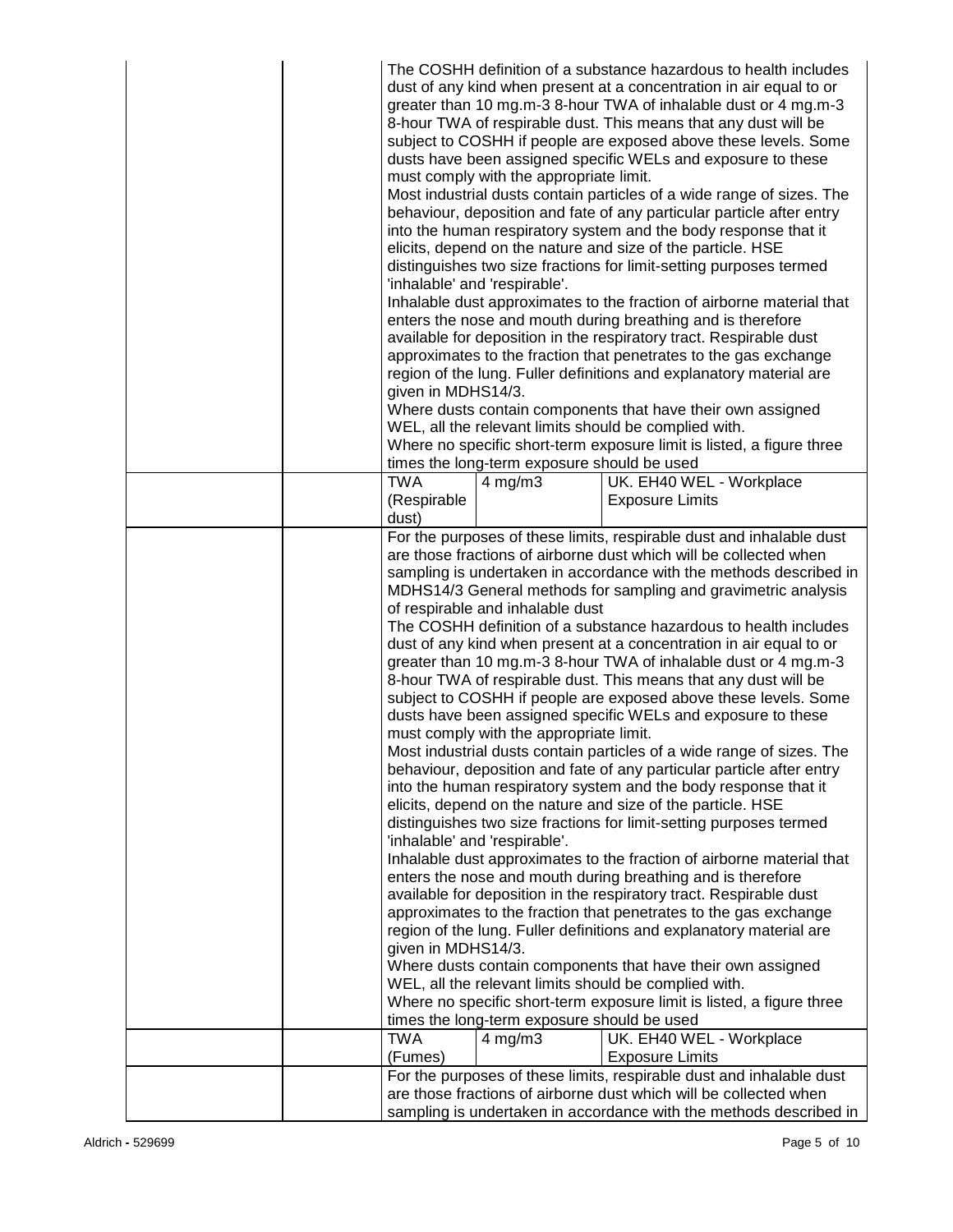| MDHS14/3 General methods for sampling and gravimetric analysis<br>of respirable and inhalable dust                                                                                                                                                                                                                                                                                                                                                          |
|-------------------------------------------------------------------------------------------------------------------------------------------------------------------------------------------------------------------------------------------------------------------------------------------------------------------------------------------------------------------------------------------------------------------------------------------------------------|
| The COSHH definition of a substance hazardous to health includes<br>dust of any kind when present at a concentration in air equal to or<br>greater than 10 mg.m-3 8-hour TWA of inhalable dust or 4 mg.m-3<br>8-hour TWA of respirable dust. This means that any dust will be<br>subject to COSHH if people are exposed above these levels. Some<br>dusts have been assigned specific WELs and exposure to these<br>must comply with the appropriate limit. |
| Most industrial dusts contain particles of a wide range of sizes. The<br>behaviour, deposition and fate of any particular particle after entry<br>into the human respiratory system and the body response that it<br>elicits, depend on the nature and size of the particle. HSE<br>distinguishes two size fractions for limit-setting purposes termed<br>'inhalable' and 'respirable'.                                                                     |
| Inhalable dust approximates to the fraction of airborne material that<br>enters the nose and mouth during breathing and is therefore<br>available for deposition in the respiratory tract. Respirable dust<br>approximates to the fraction that penetrates to the gas exchange<br>region of the lung. Fuller definitions and explanatory material are<br>given in MDHS14/3.                                                                                 |
| Where dusts contain components that have their own assigned<br>WEL, all the relevant limits should be complied with.<br>Where no specific short-term exposure limit is listed, a figure three<br>times the long-term exposure should be used                                                                                                                                                                                                                |

# **8.2 Exposure controls**

# **Appropriate engineering controls**

General industrial hygiene practice.

#### **Personal protective equipment**

#### **Eye/face protection**

Use equipment for eye protection tested and approved under appropriate government standards such as NIOSH (US) or EN 166(EU).

## **Skin protection**

Handle with gloves. Gloves must be inspected prior to use. Use proper glove removal technique (without touching glove's outer surface) to avoid skin contact with this product. Dispose of contaminated gloves after use in accordance with applicable laws and good laboratory practices. Wash and dry hands.

The selected protective gloves have to satisfy the specifications of EU Directive 89/686/EEC and the standard EN 374 derived from it.

Full contact Material: Nitrile rubber Minimum layer thickness: 0.11 mm Break through time: 480 min Material tested:Dermatril® (KCL 740 / Aldrich Z677272, Size M)

Splash contact Material: Nitrile rubber Minimum layer thickness: 0.11 mm Break through time: 480 min Material tested:Dermatril® (KCL 740 / Aldrich Z677272, Size M)

data source: KCL GmbH, D-36124 Eichenzell, phone +49 (0)6659 87300, e-mail sales@kcl.de, test method: EN374

If used in solution, or mixed with other substances, and under conditions which differ from EN 374, contact the supplier of the CE approved gloves. This recommendation is advisory only and must be evaluated by an industrial hygienist and safety officer familiar with the specific situation of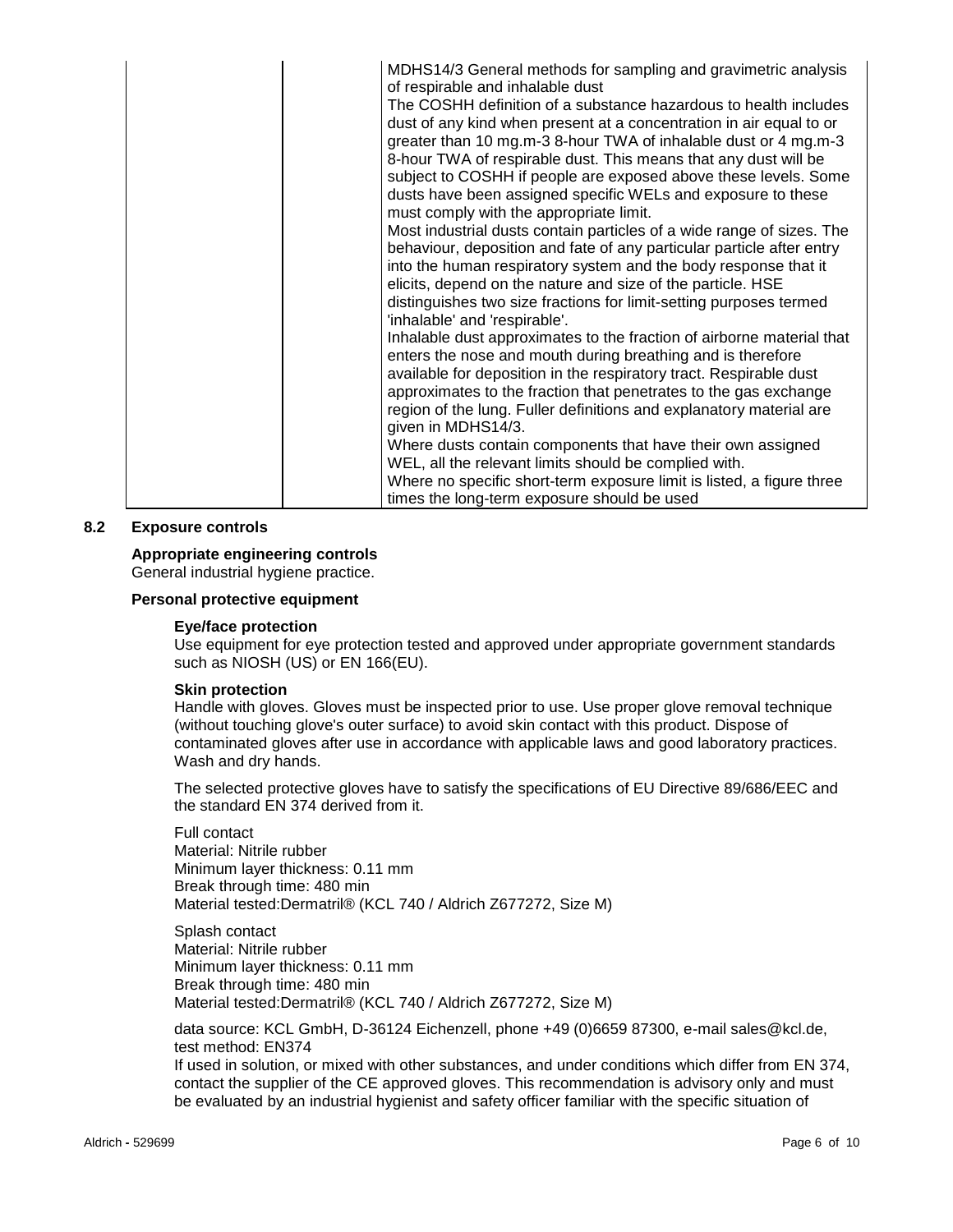anticipated use by our customers. It should not be construed as offering an approval for any specific use scenario.

## **Body Protection**

Choose body protection in relation to its type, to the concentration and amount of dangerous substances, and to the specific work-place., The type of protective equipment must be selected according to the concentration and amount of the dangerous substance at the specific workplace.

## **Respiratory protection**

Respiratory protection is not required. Where protection from nuisance levels of dusts are desired, use type N95 (US) or type P1 (EN 143) dust masks. Use respirators and components tested and approved under appropriate government standards such as NIOSH (US) or CEN (EU).

## **Control of environmental exposure**

Do not let product enter drains.

# **SECTION 9: Physical and chemical properties**

# **9.1 Information on basic physical and chemical properties**

|     | a) | Appearance                                         | Form: powder<br>Colour: white        |
|-----|----|----------------------------------------------------|--------------------------------------|
|     | b) | Odour                                              | No data available                    |
|     | c) | <b>Odour Threshold</b>                             | No data available                    |
|     | d) | pH                                                 | No data available                    |
|     | e) | Melting point/freezing<br>point                    | Melting point/range: 2,852 °C - lit. |
|     | f) | Initial boiling point and<br>boiling range         | 3,600 °C at 1,013 hPa                |
|     | g) | Flash point                                        | Not applicable                       |
|     | h) | Evaporation rate                                   | No data available                    |
|     | i) | Flammability (solid, gas)                          | No data available                    |
|     | j) | Upper/lower<br>flammability or<br>explosive limits | No data available                    |
|     | k) | Vapour pressure                                    | No data available                    |
|     | I) | Vapour density                                     | No data available                    |
|     | m) | Relative density                                   | 3.580 g/cm3                          |
|     | n) | Water solubility                                   | insoluble                            |
|     | O) | Partition coefficient: n-<br>octanol/water         | No data available                    |
|     | p) | Auto-ignition<br>temperature                       | No data available                    |
|     | q) | Decomposition<br>temperature                       | No data available                    |
|     | r) | Viscosity                                          | No data available                    |
|     | s) | <b>Explosive properties</b>                        | No data available                    |
|     | t) | Oxidizing properties                               | No data available                    |
| 9.2 |    | Other safety information<br>No data available      |                                      |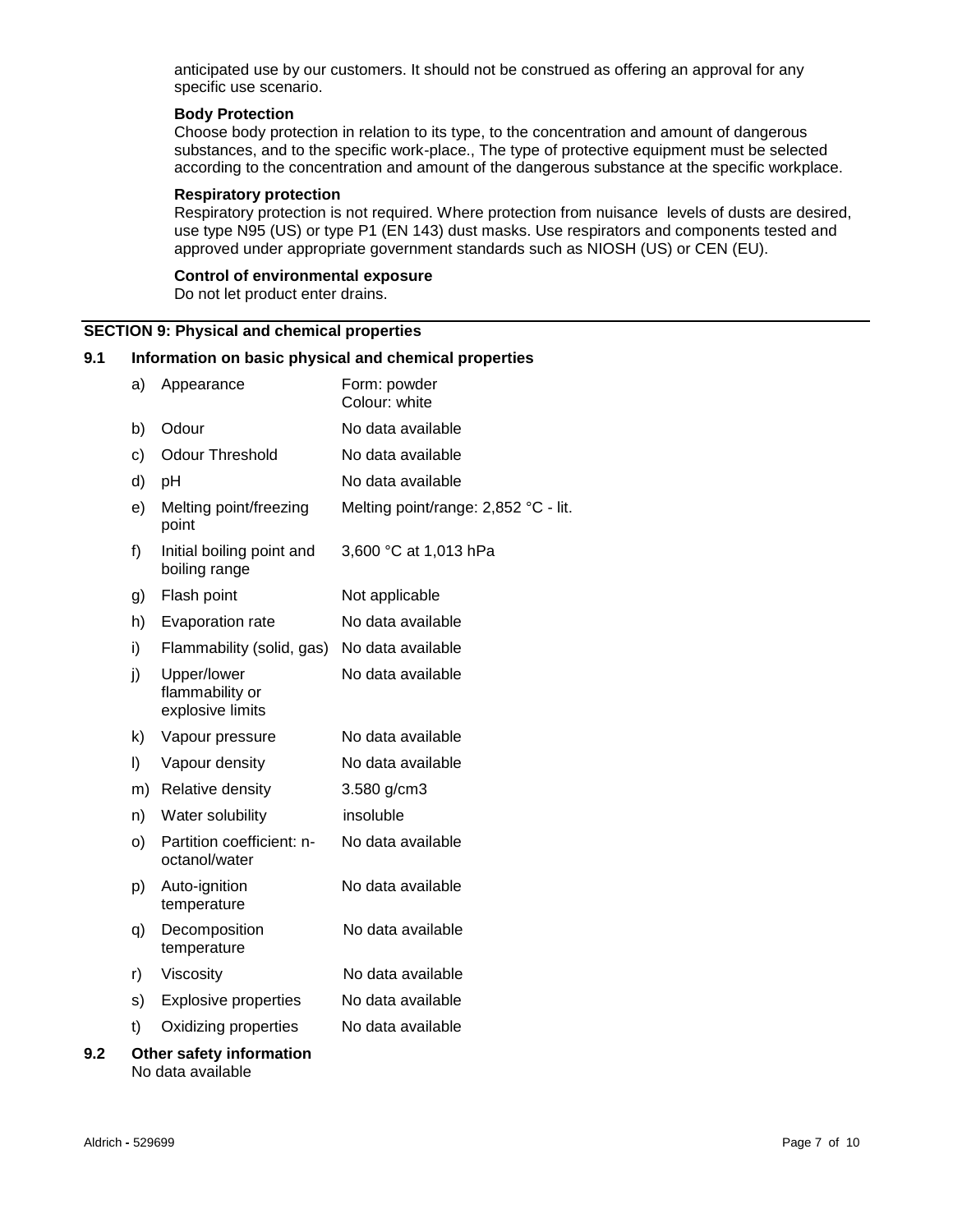# **SECTION 10: Stability and reactivity**

- **10.1 Reactivity** No data available
- **10.2 Chemical stability** Stable under recommended storage conditions.
- **10.3 Possibility of hazardous reactions** No data available
- **10.4 Conditions to avoid** Air sensitive.
- **10.5 Incompatible materials** Strong oxidizing agents, May react violently with:, phosphorous pentachloride, Strong acids
- **10.6 Hazardous decomposition products** Hazardous decomposition products formed under fire conditions. - Magnesium oxide Other decomposition products - No data available In the event of fire: see section 5

# **SECTION 11: Toxicological information**

## **11.1 Information on toxicological effects**

**Acute toxicity** No data available

**Skin corrosion/irritation** No data available

**Serious eye damage/eye irritation** No data available

**Respiratory or skin sensitisation** No data available

**Germ cell mutagenicity** No data available

## **Carcinogenicity**

Carcinogenicity - Hamster - Intratracheal Tumorigenic:Equivocal tumorigenic agent by RTECS criteria. Sense Organs and Special Senses (Nose, Eye, Ear, and Taste):Olfaction:Tumors. Lungs, Thorax, or Respiration:Tumors.

IARC: No component of this product present at levels greater than or equal to 0.1% is identified as probable, possible or confirmed human carcinogen by IARC.

**Reproductive toxicity** No data available

**Specific target organ toxicity - single exposure** No data available

**Specific target organ toxicity - repeated exposure** No data available

**Aspiration hazard** No data available

**Additional Information** RTECS: OM3850000

Ingestion or inhalation of a large quantity may cause a feverish reaction and leukocytosis., Diarrhoea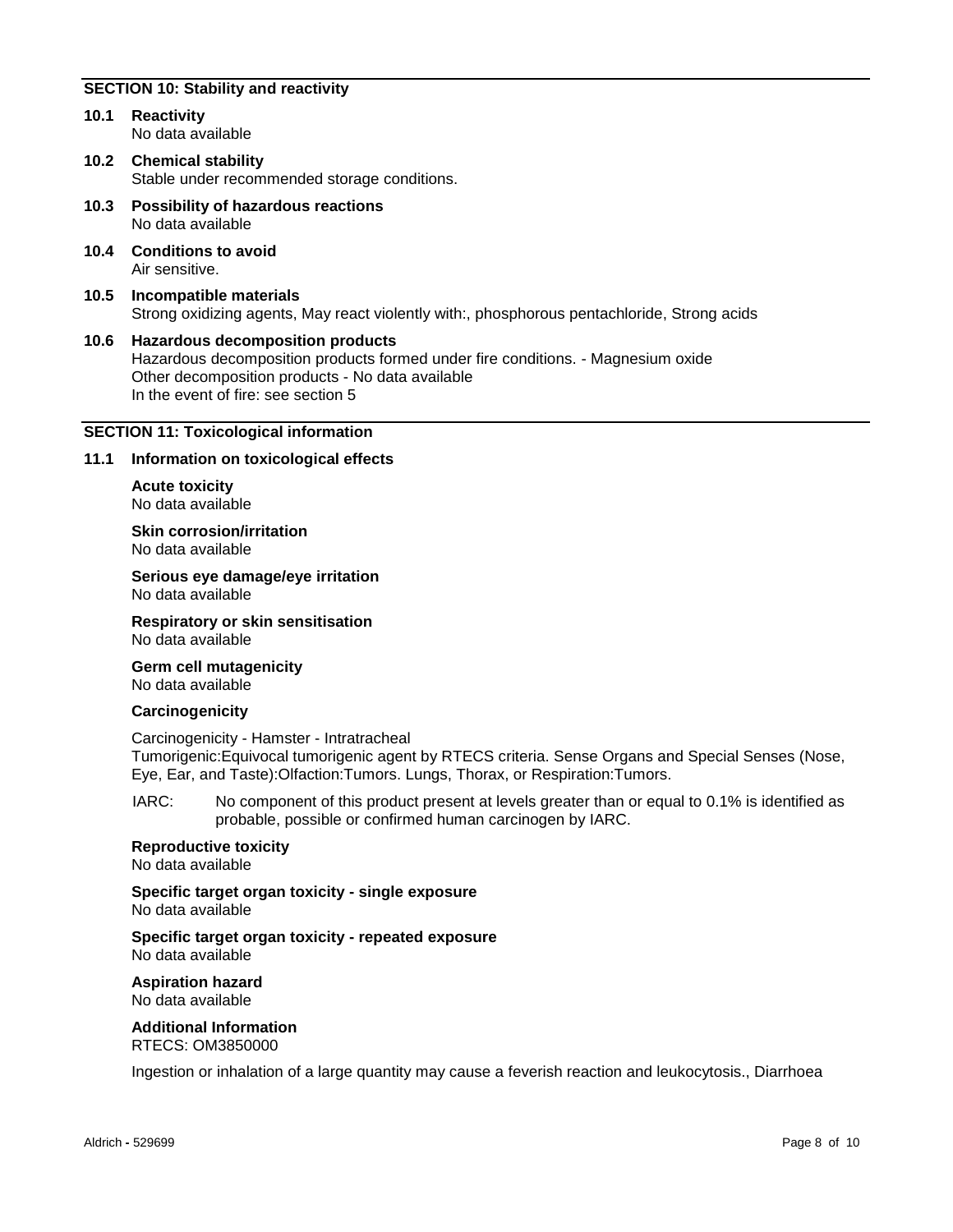# **SECTION 12: Ecological information**

- **12.1 Toxicity** No data available
- **12.2 Persistence and degradability** No data available
- **12.3 Bioaccumulative potential** No data available
- **12.4 Mobility in soil** No data available
- **12.5 Results of PBT and vPvB assessment** This substance/mixture contains no components considered to be either persistent, bioaccumulative and toxic (PBT), or very persistent and very bioaccumulative (vPvB) at levels of 0.1% or higher.
- **12.6 Other adverse effects**

No data available

# **SECTION 13: Disposal considerations**

#### **13.1 Waste treatment methods**

#### **Product**

Offer surplus and non-recyclable solutions to a licensed disposal company.

#### **Contaminated packaging**

Dispose of as unused product.

# **SECTION 14: Transport information**

| 14.1 | <b>UN number</b><br>ADR/RID: -            |                                                                                                            | $IMDG: -$                 | IATA: -  |
|------|-------------------------------------------|------------------------------------------------------------------------------------------------------------|---------------------------|----------|
|      | IMDG:<br>IATA:                            | 14.2 UN proper shipping name<br>ADR/RID: Not dangerous goods<br>Not dangerous goods<br>Not dangerous goods |                           |          |
| 14.3 | Transport hazard class(es)<br>ADR/RID: -  |                                                                                                            | $IMDG: -$                 | IATA: -  |
| 14.4 | <b>Packaging group</b><br>$ADR/RID: -$    |                                                                                                            | $IMDG: -$                 | IATA: -  |
|      | 14.5 Environmental hazards<br>ADR/RID: no |                                                                                                            | IMDG Marine pollutant: no | IATA: no |
| 14.6 | No data available                         | Special precautions for user                                                                               |                           |          |

## **SECTION 15: Regulatory information**

**15.1 Safety, health and environmental regulations/legislation specific for the substance or mixture** This safety datasheet complies with the requirements of Regulation (EC) No. 1907/2006.

#### **15.2 Chemical safety assessment**

For this product a chemical safety assessment was not carried out